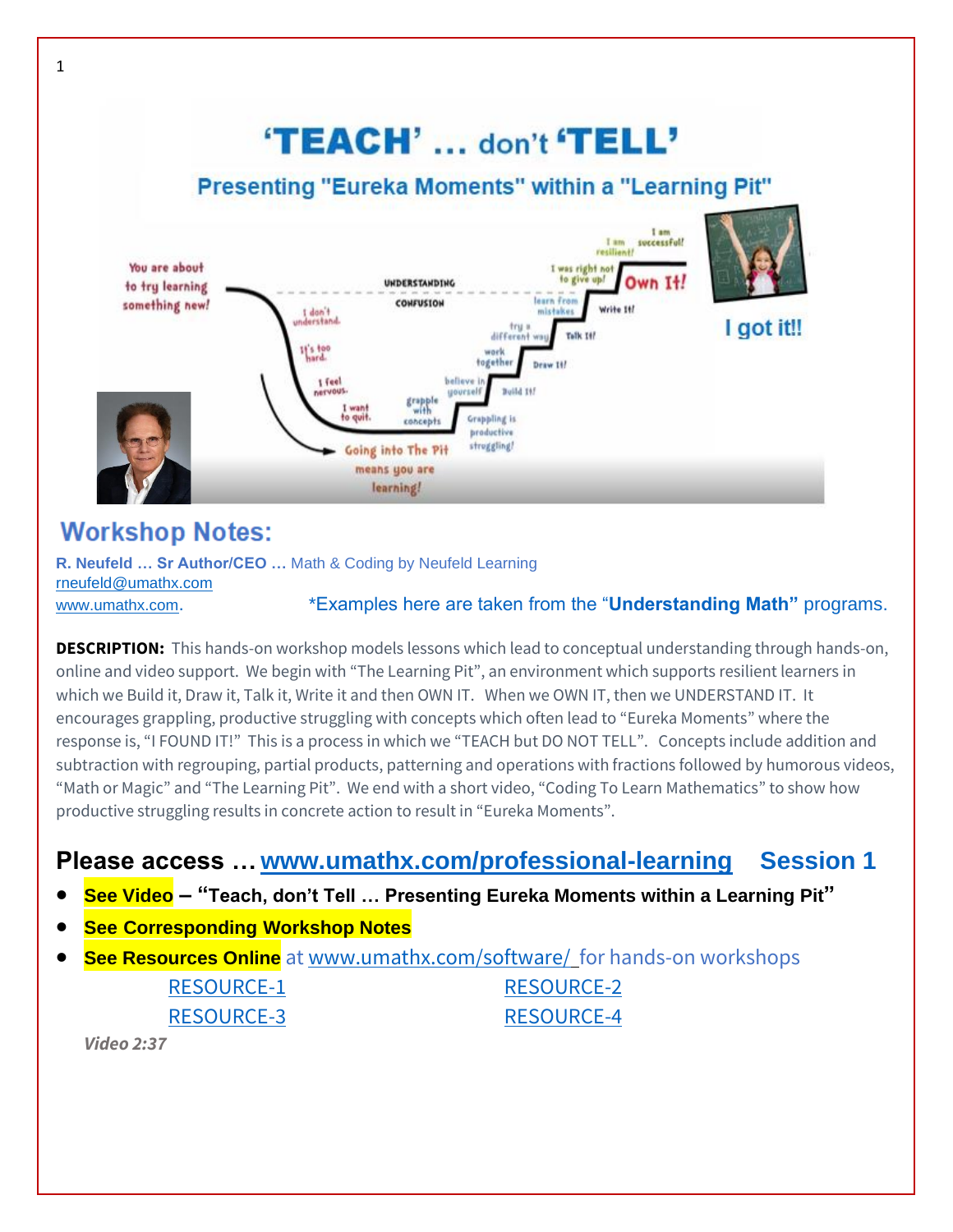## **The Learning Pit Were you TAUGHT or were you TOLD?? Do YOU TEACH or DO YOU TELL?**

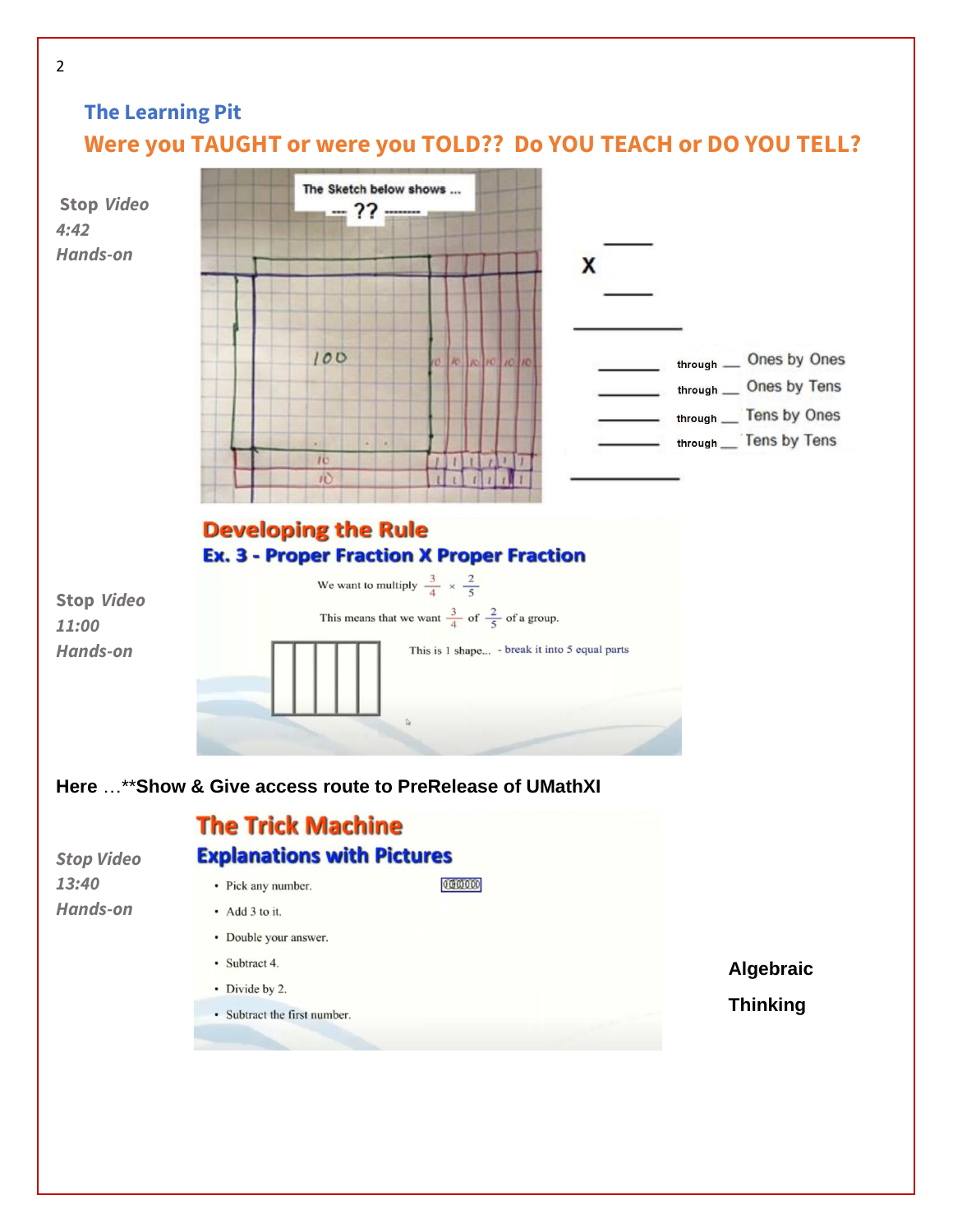

# **Explanation with Symbols**

| Pick any number.       | Let x be the number 000000 |                         |
|------------------------|----------------------------|-------------------------|
| Add 3 to it.           |                            | <b>TIME</b> 000         |
| Double your answer.    |                            | <b>THE CHAIN COOP</b>   |
| Subtract 4.            |                            | <b>THE THE TELEP</b> 00 |
| Divide by 2.           |                            | 000000000               |
| Subtract first number. |                            | $^{\circ}$              |

*Stop Video*

*15:50 Math is Pattern … LEARNING FROM CONCRETE TO ABSTRACT Hands-On*







3